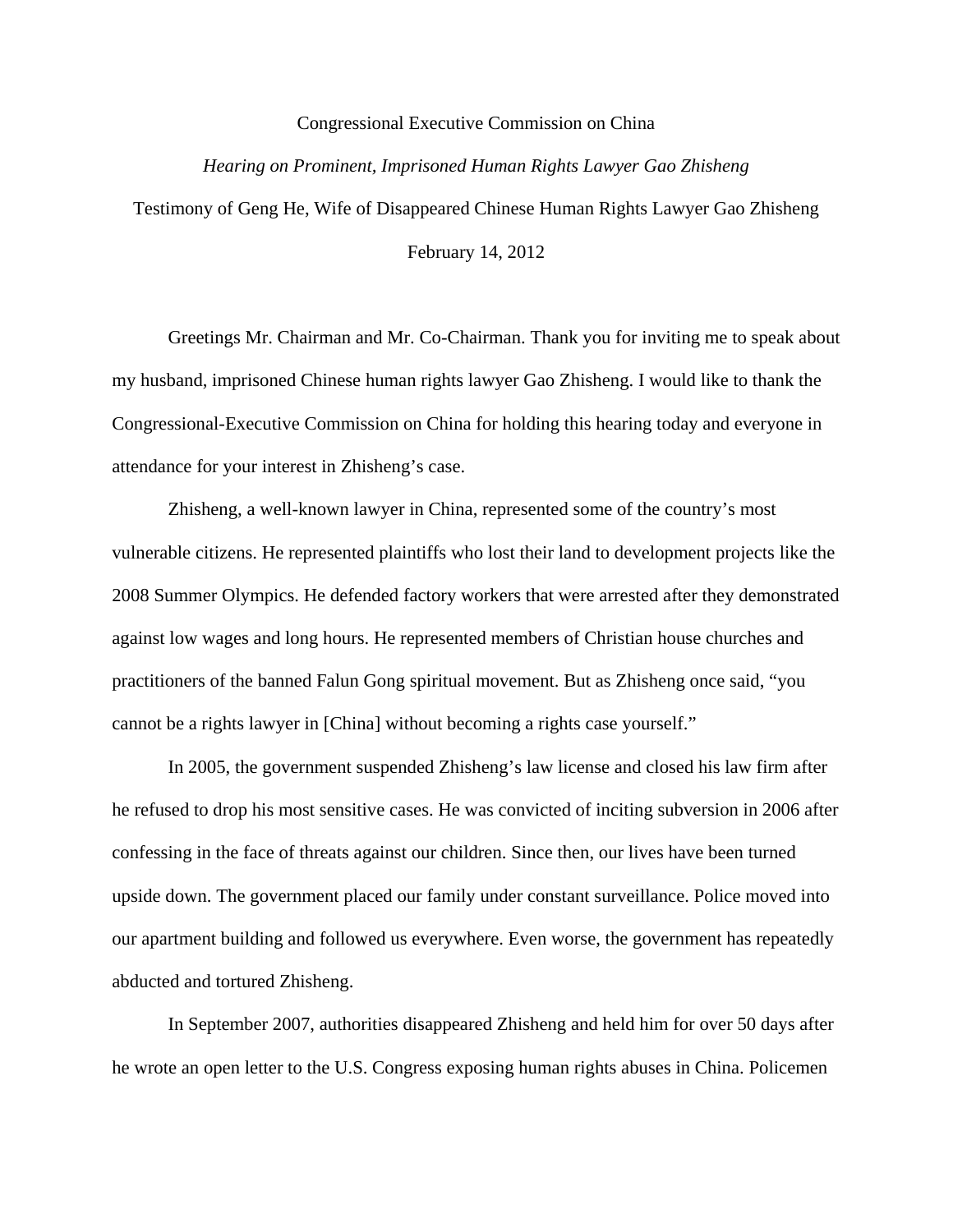covered his head with a black mask and took him into a room where they stripped him naked and beat him. They used electric batons to shock him all over his body—specifically his private parts—turning his skin black. After losing consciousness from the torture, he awoke covered in urine. Later, his captors used cigarette smoke to burn his eyes so severely that he could not open them. They even stabbed his private parts with toothpicks. Zhisheng asked them to lock him up in a prison, but they refused. They said, "You are simply dreaming if you want to go to prison. We can make you disappear whenever we want to." And that is what they've done.

In order to protect our children, I escaped with them to the United States in January 2009. The next month, the authorities abducted Zhisheng again. This time the government held him for over a year before he briefly reappeared the following spring. In an interview with the *Associated Press*, Zhisheng described even more torture during the disappearance. Police beat him with handguns for two days and nights. He said these were the worst beating he had ever endured that his life "hung by a thread." Soon after the interview he disappeared again.

I last spoke to Zhisheng on April 17, 2010, my daughter Grace's 16<sup>th</sup> birthday. Since then, our family has been burdened with constant uncertainty. Zhisheng's absence has caused my daughter severe emotional anguish; she dreams that her father is dead. My son has tears in his eyes on Father's Day. He tells his teachers that he doesn't have a father. Recently, we were forced to endure rumors that guards had tortured Zhisheng to death.

Then in December, less than one week before Zhisheng's probation was scheduled to end, Chinese authorities added to our uncertainty by claiming that he would spend the next three years in a prison in Xinjian. All they said was that Zhisheng violated his parole; they didn't even say what he supposedly did wrong. This news came just before the holidays. In the past we tried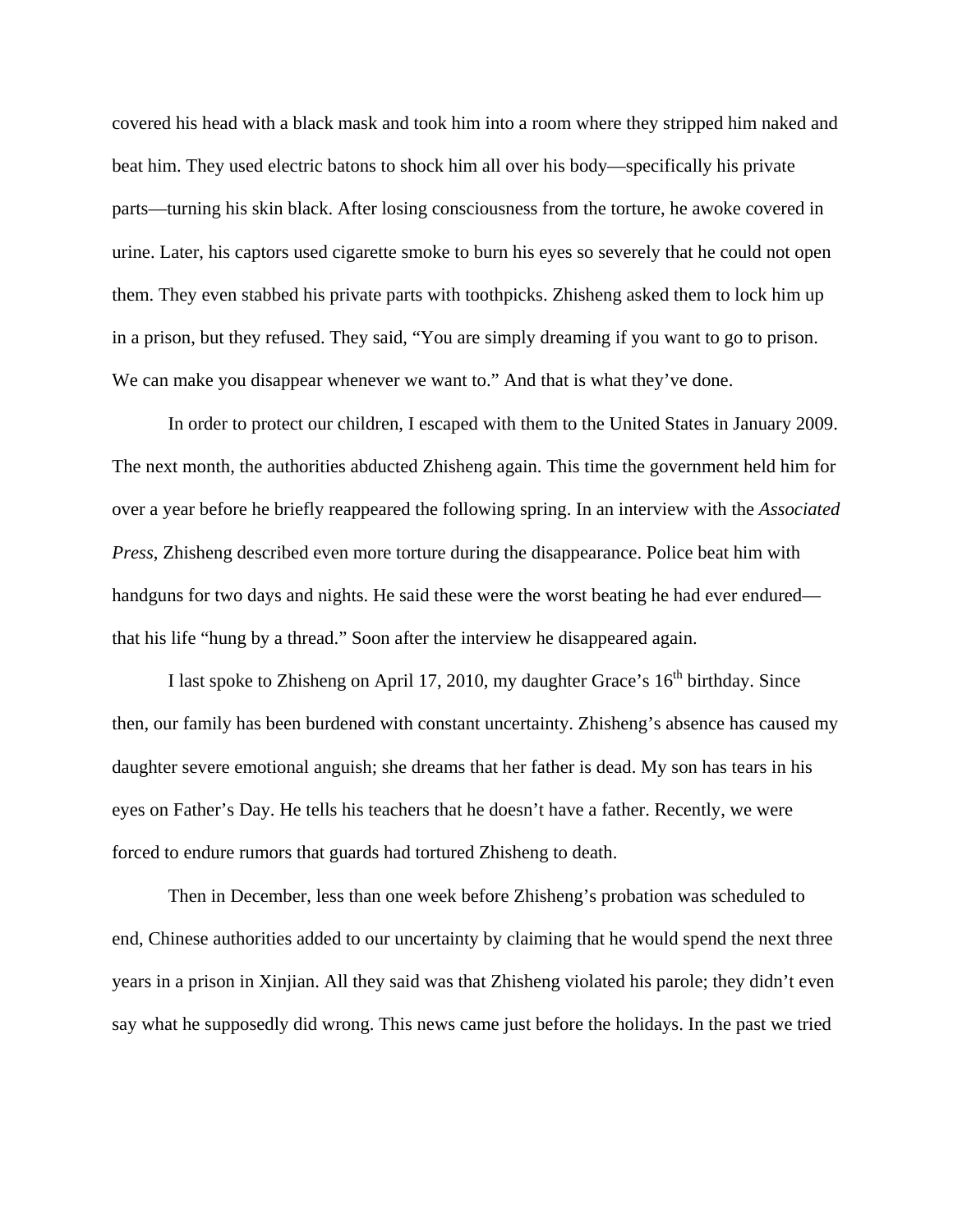to avoid the holidays, in no mood to celebrate without news about Zhisheng. But this year it was even worse.

Some people have asked us if we are relieved because the government says that he is alive. But the news has not brought us any peace of mind. In fact, we are more worried than ever. Zhisheng's brother and my father traveled a long distance to the prison in Xinjian, but authorities rejected their request to see him. They claimed that he could not have visitors because he is undergoing a three-month "education period" and that he didn't want to see any family. The government has lied so many times that we don't know what to believe. We don't know if he is at the prison in Xinjian. We don't know if guards are torturing him again. We don't even know if he is still alive.

Today, I would like to ask for your help. Please help my children get their father back. Please help free a voice for China's most vulnerable.

Zhisheng is a lawyer. His sense of justice and outstanding eloquence moved even the hearts of judges in the Chinese communist system. Zhisheng's case shows that the Chinese communist regime is simply lying when it claims to respect the rule of law—the rule of law that Zhisheng fought so hard to protect. By locking him away, the government has silenced his voice. Now, the international community must speak out on his behalf. I have brought with me some of Zhisheng's writings and an *Associated Press* article about the torture he faced and ask that they be included in the record so that Zhisheng's own words will be a part of these proceedings.

It comes as no small irony to me that while I am down here speaking to you, Chinese Vice President Xi Jinping is just up Pennsylvania Avenue meeting with President Obama at the White House. While I am always pleased to be among such great friends and champions for human rights, I would have wanted just a moment with Vice President Xi to ask why he and the